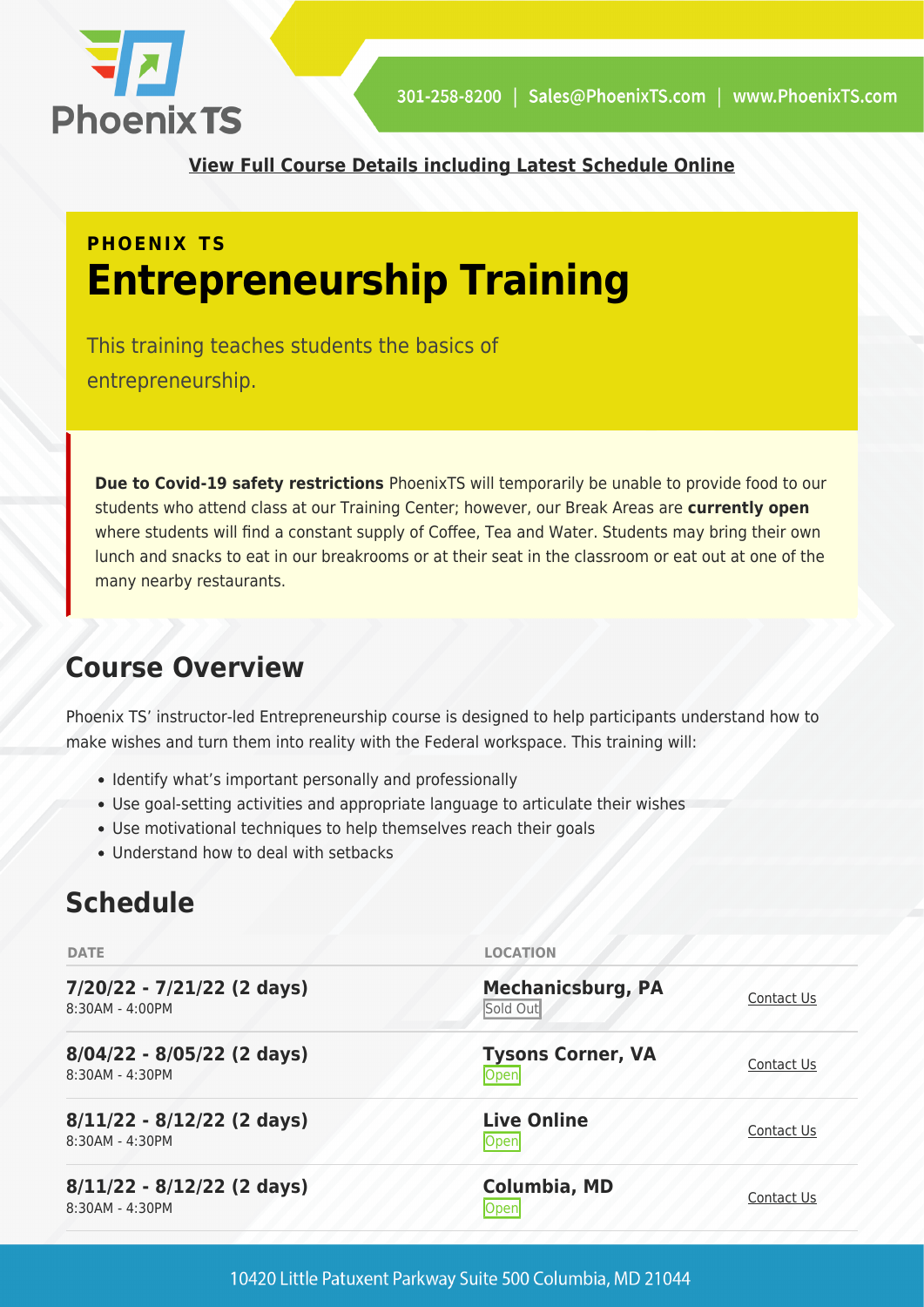

301-258-8200 | Sales@PhoenixTS.com | www.PhoenixTS.com

**9/08/22 - 9/09/22 (2 days)** 8:30AM - 4:30PM

**9/15/22 - 9/16/22 (2 days)** 8:30AM - 4:30PM

**9/15/22 - 9/16/22 (2 days)** 8:30AM - 4:30PM

**10/20/22 - 10/21/22 (2 days)** 8:30AM - 4:30PM

**10/27/22 - 10/28/22 (2 days)** 8:30AM - 4:30PM

**10/27/22 - 10/28/22 (2 days)** 8:30AM - 4:30PM

**12/08/22 - 12/09/22 (2 days)** 8:30AM - 4:30PM

**12/15/22 - 12/16/22 (2 days)** 8:30AM - 4:30PM

**12/15/22 - 12/16/22 (2 days)** 8:30AM - 4:30PM

**2/02/23 - 2/03/23 (2 days)** 8:30AM - 4:30PM

**2/09/23 - 2/10/23 (2 days)** 8:30AM - 4:30PM

**2/09/23 - 2/10/23 (2 days)** 8:30AM - 4:30PM

**5/04/23 - 5/05/23 (2 days)** 8:30AM - 4:30PM

**5/11/23 - 5/12/23 (2 days)** 8:30AM - 4:30PM

**5/11/23 - 5/12/23 (2 days)** 8:30AM - 4:30PM

| <b>DATE</b> | <b>LOCATION</b> |
|-------------|-----------------|
|             |                 |

**Tysons Corner, VA Open** [Contact Us](https://phoenixts.com/schedule/more-info/?class=21437) **Live Online** <u>Open</u> [Contact Us](https://phoenixts.com/schedule/more-info/?class=21445)

**Columbia, MD** [Contact Us](https://phoenixts.com/schedule/more-info/?class=21455)<br>Open

**Tysons Corner, VA Open** [Contact Us](https://phoenixts.com/schedule/more-info/?class=21458)

**Live Online** <u>[Contact Us](https://phoenixts.com/schedule/more-info/?class=21446)</u>

**Columbia, MD [Contact Us](https://phoenixts.com/schedule/more-info/?class=21456)**<br>
Open Contact Us

**Tysons Corner, VA Open** [Contact Us](https://phoenixts.com/schedule/more-info/?class=21439)

**Live Online** <u>Open</u> [Contact Us](https://phoenixts.com/schedule/more-info/?class=21447)

**Columbia, MD** [Contact Us](https://phoenixts.com/schedule/more-info/?class=21457)<br>Open

**Tysons Corner, VA Open** [Contact Us](https://phoenixts.com/schedule/more-info/?class=30671)

**Columbia, MD** [Contact Us](https://phoenixts.com/schedule/more-info/?class=30681)<br>Open Contact Us

**Live Online** Open [Contact Us](https://phoenixts.com/schedule/more-info/?class=30682)

**Tysons Corner, VA Open** [Contact Us](https://phoenixts.com/schedule/more-info/?class=30672) **Live Online** <u>Open</u> [Contact Us](https://phoenixts.com/schedule/more-info/?class=30675)

**Columbia, MD**

[Contact Us](https://phoenixts.com/schedule/more-info/?class=30678)<br>Open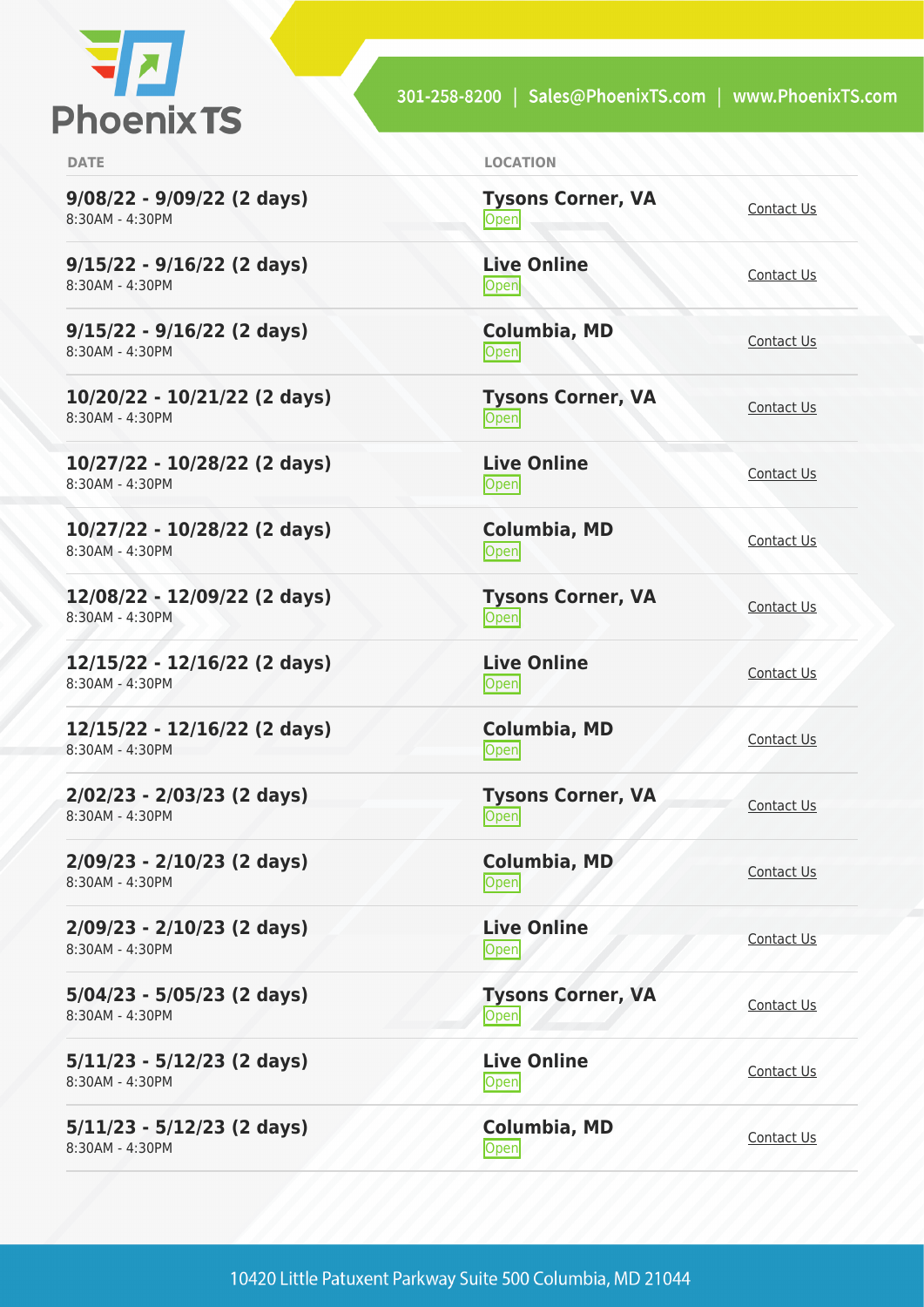

**Open** [Contact Us](https://phoenixts.com/schedule/more-info/?class=30673)

<u>Open</u> [Contact Us](https://phoenixts.com/schedule/more-info/?class=30677)

[Contact Us](https://phoenixts.com/schedule/more-info/?class=30679)<br>Open

<u>Open</u> [Contact Us](https://phoenixts.com/schedule/more-info/?class=30674)

<u>[Contact Us](https://phoenixts.com/schedule/more-info/?class=30676)</u>

**[Contact Us](https://phoenixts.com/schedule/more-info/?class=30680)**<br>
Open Contact Us

**Tysons Corner, VA**

**Live Online**

**Columbia, MD**

**Live Online**

**Columbia, MD**

**Tysons Corner, VA**

**DATE LOCATION**

**8/03/23 - 8/04/23 (2 days)** 8:30AM - 4:30PM

**8/10/23 - 8/11/23 (2 days)** 8:30AM - 4:30PM

**8/10/23 - 8/11/23 (2 days)** 8:30AM - 4:30PM

**11/02/23 - 11/03/23 (2 days)** 8:30AM - 4:30PM

**11/09/23 - 11/10/23 (2 days)** 8:30AM - 4:30PM

**11/09/23 - 11/10/23 (2 days)** 8:30AM - 4:30PM

#### **Course Outline**

#### **Course Overview**

- Instructor introductions
- Student introductions and objectives
- Course objectives

### **What It Takes to Make It**

Entrepreneurial characteristics

**Resources to Consider**

#### **Laying the Groundwork**

- Finding Business Ideas
- Considering the Options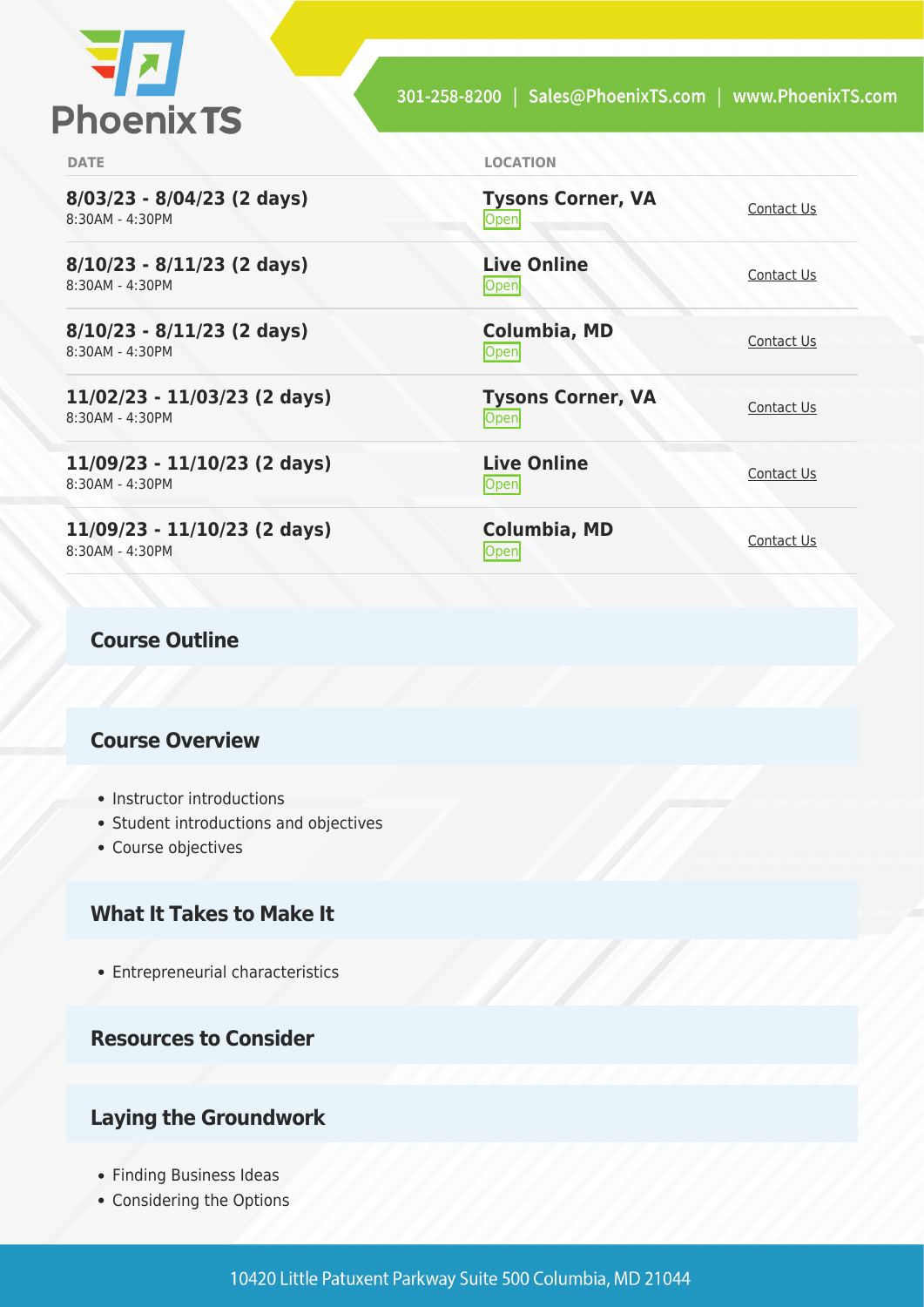

- Outlining Your Ideas
- Evaluating Your Capacity for Risk

### **Building On Your Business Idea**

- Developing Your Product Ideas
- Making Connections
- Identifying Your Target Market and Customers
- Developing Your Value Proposition
- Creating Financial Projections

#### **Business Ownership Options**

- Types of Business Ownership
- Purchasing a Franchise
- Purchasing an Existing Business

#### **Key Documents to Prepare**

- Business Plan
- Executive Summary
- Pitch Deck
- 30-Second Pitch
- Practicing the Pitch

#### **Gathering Funding**

- The Basics of Financial Statements
- Brainstorming Solutions
- Funding Options

### **Developing Your Product**

- The Steps of Product Development
- Protecting Your Intellectual Property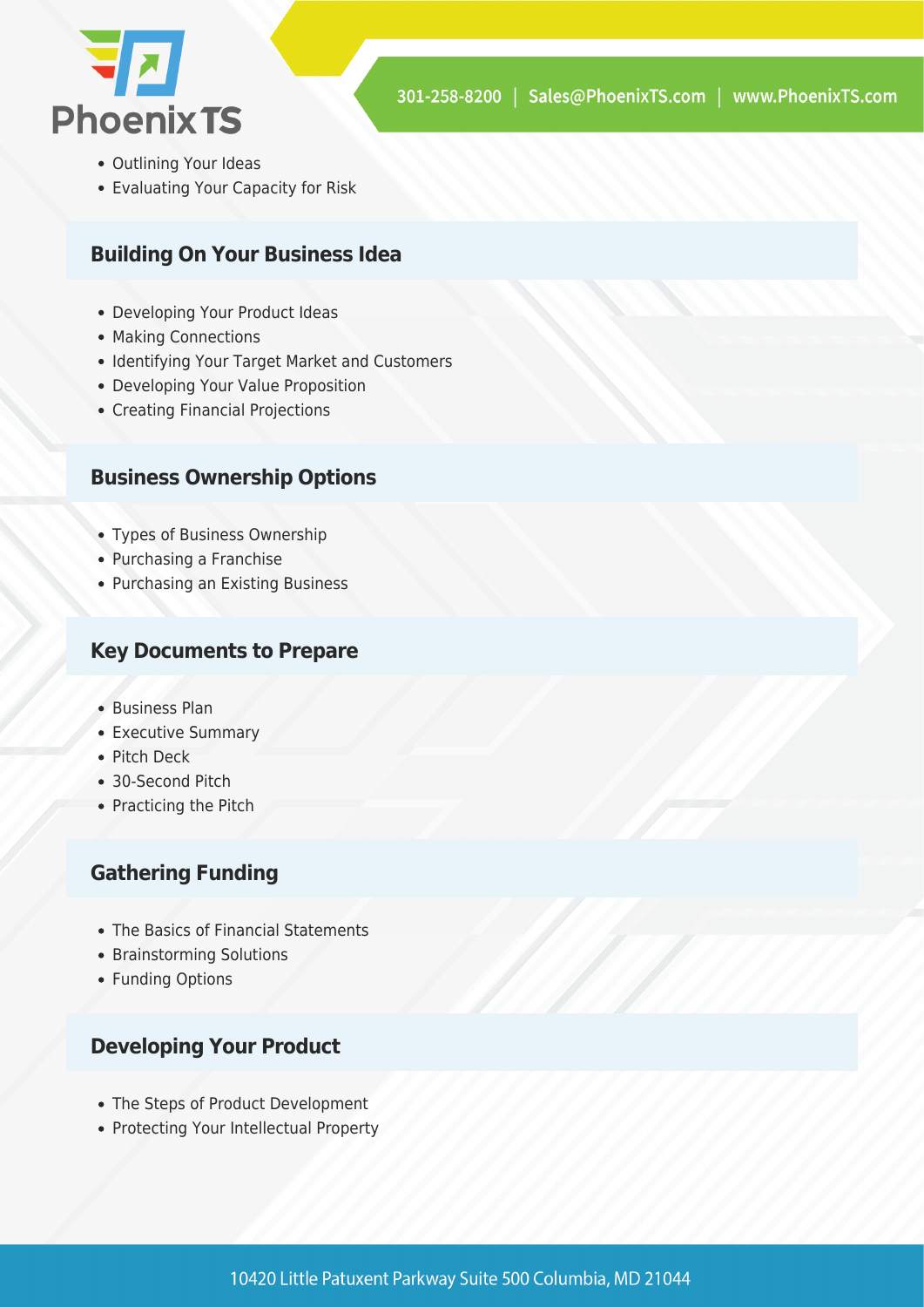

### **Creating a Sales and Marketing Strategy**

- Introduction to Marketing
- Stage One: Consumer and Market Analysis
- Stage Two: Analyzing the Competition and Yourself
- Stage Three: Analyzing Distribution Channels
- Stage Four: Creating a Marketing Plan

## **Branding 101**

- What Branding is All about
- Developing Your Brand Name
- Developing a Slogan
- Types of Logos
- Getting Creative

## **Setting Up Your Office**

- Choosing a Location
- The Pros and Cons of Home-Based Businesses

#### **Launching the Business**

- Getting Off the Ground
- Setting Up Your Organizational chart
- Recruiting and Engaging the Right People

### **Keeping the Business Moving**

- Keeping Track of Your Business
- Growing Your Business
- Signs of Trouble
- Don't Give Up

### **Being an Entrepreneurial Leader**

Leadership Characteristics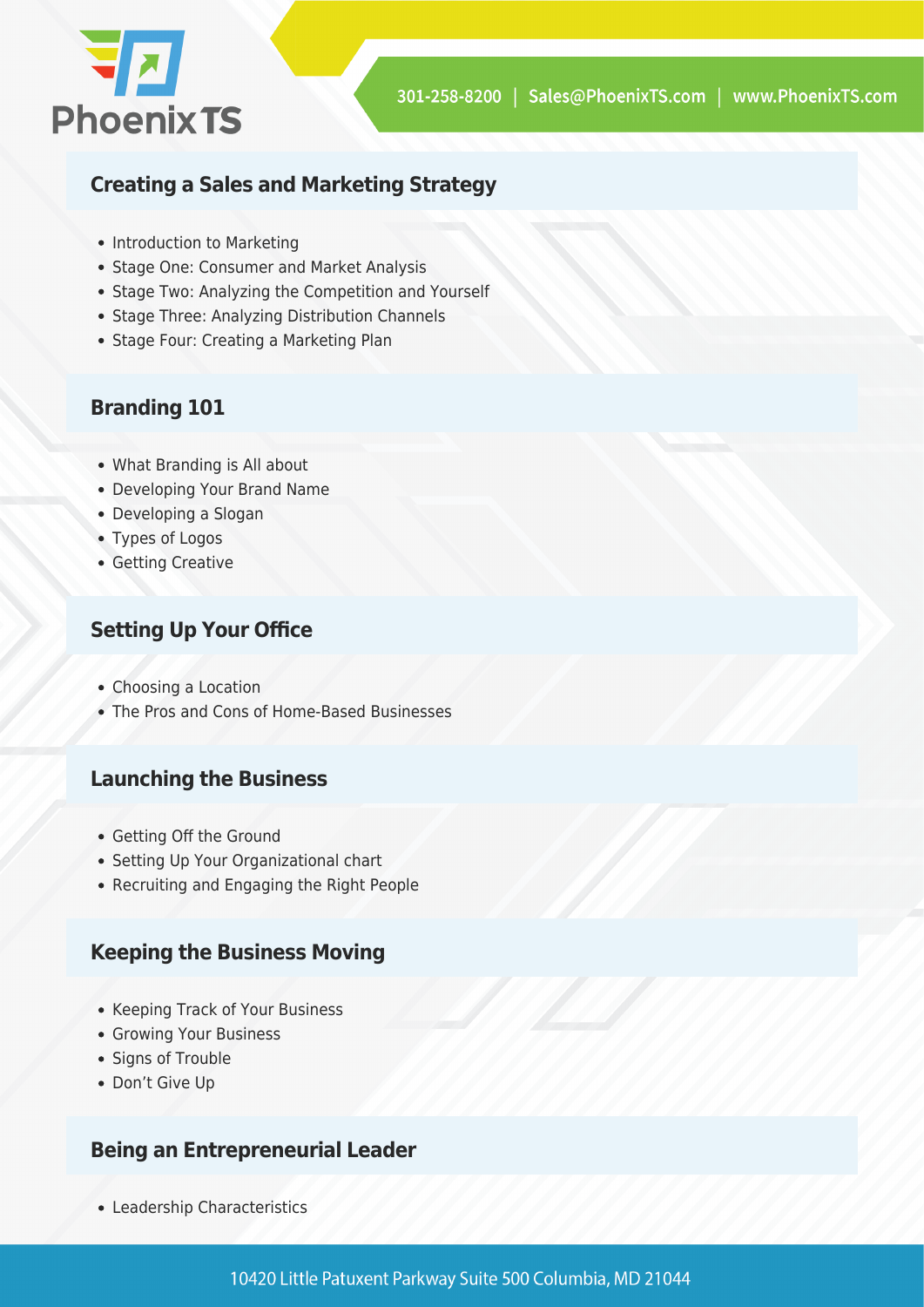

Michael Gerber's Three Perspectives

#### **Bringing It All Together**

- Checklist for Success
- Making Connections

**Due to Covid-19 safety restrictions** PhoenixTS will temporarily be unable to provide food to our students who attend class at our Training Center; however, our Break Areas are **currently open** where students will find a constant supply of Coffee, Tea and Water. Students may bring their own lunch and snacks to eat in our breakrooms or at their seat in the classroom or eat out at one of the many nearby restaurants.